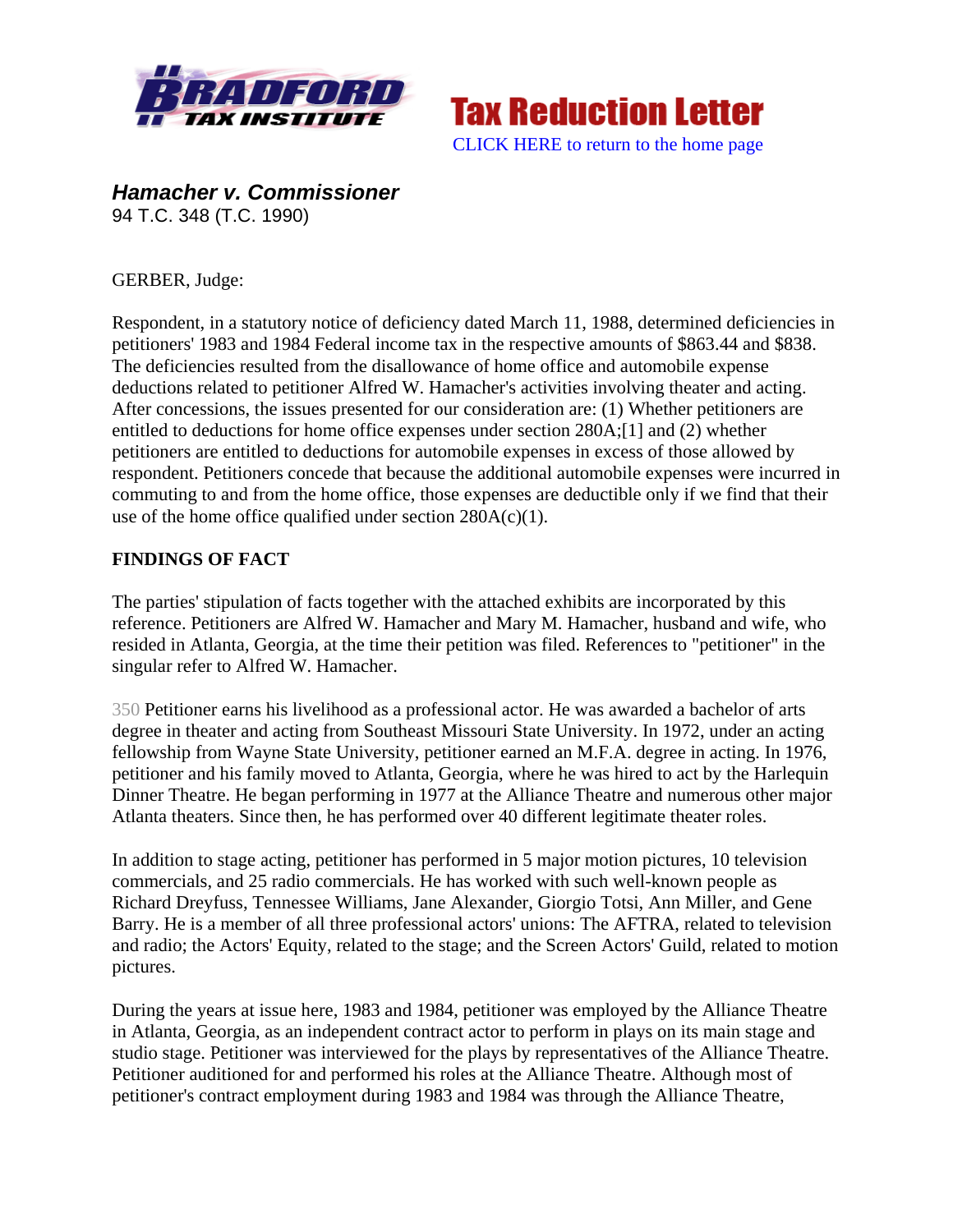petitioner also worked as an actor doing radio and television commercials. This acting work was separate and independent from the Alliance Theatre.

In 1979, in addition to performing, petitioner began to teach acting at Alliance Theatre's acting school, and in 1980 petitioner became the administrator of the school. He held this position during 1983 and 1984. He taught acting at the school; directed the school and its internal program; and was responsible for choosing the curriculum for all classes, selecting and directing plays and shows for the theater, and handling many of the administrative matters associated with those duties.

During 1983 and 1984, petitioner received a salary of approximately \$18,000 per year in his capacity as administrator 351 of the acting school. As a contract actor at the Alliance Theatre, petitioner received additional compensation of approximately \$9,000 for 1983 and \$14,000 for 1984. Petitioner's salary and nonsalary income for each year was combined and reported by Alliance on a single Form W-2. In addition to his income from Alliance, petitioner received income from other unrelated acting sources in the approximate amounts of \$600 in 1983 and \$1,000 in 1984.

Petitioner utilized two offices in connection with his acting and administrative activities. One was provided by the Alliance Theatre from which petitioner performed his duties as administrator of the acting school. The other office was at his home. Petitioner's theater office had a telephone, typewriter, and office furniture. However, due to space and equipment limitations at the theater, this office was not used by petitioner exclusively. During periods when petitioner was not using his office, other theater employees used petitioner's office to telephone students of the acting school regarding enrollment, to do various paperwork related to the theater, and to use his typewriter. The office hours at the theater were 9:00 a.m. to 5:30 p.m. Petitioner had access to the office during nonbusiness hours. Petitioner would generally leave the theater office at 4:30 p.m.

Petitioner's home office was in one of the 6 rooms in his apartment and measured approximately 10 by 15 feet. Petitioner's home office contained a desk, files, office supplies, a bulletin board, scripts, theater memorabilia, a reel-to-reel tape recorder, acting and research books, and wardrobe, all of which were used in connection with his acting and administrative work. During 1983 and 1984, approximately half of petitioner's time rehearsing and developing his contract stage roles was spent in his home office and the remainder was spent at the Alliance Theatre rehearsal hall. Petitioner also used his home office to receive calls regarding acting roles, prepare for auditions, and rehearse parts for commercials. Because he was regularly interrupted at his theater office by telephone calls and employees with questions, petitioner used his home office to do whatever "creative thinking" was needed to direct the theater school. Petitioner also used his home office to develop the school's curriculum, select plays for the theater, 352 and otherwise perform some of his duties as administrator of the Alliance Theatre acting school. The Alliance Theatre did not require that petitioner have a home office.

Petitioner spent the largest portion or percentage of his working hours at the theater office, not his home office. Based upon petitioner's estimates, he spent 20 percent of his time in his home office, 40 percent at his theater office and the remaining 40 percent acting on stage. Generally, petitioner used his home office on Saturdays and Sundays for approximately 4 hours per day, and on Mondays through Fridays for approximately 2 hours in the morning before going to work at the theater and 2 hours in the evening after coming home from working at the theater. In addition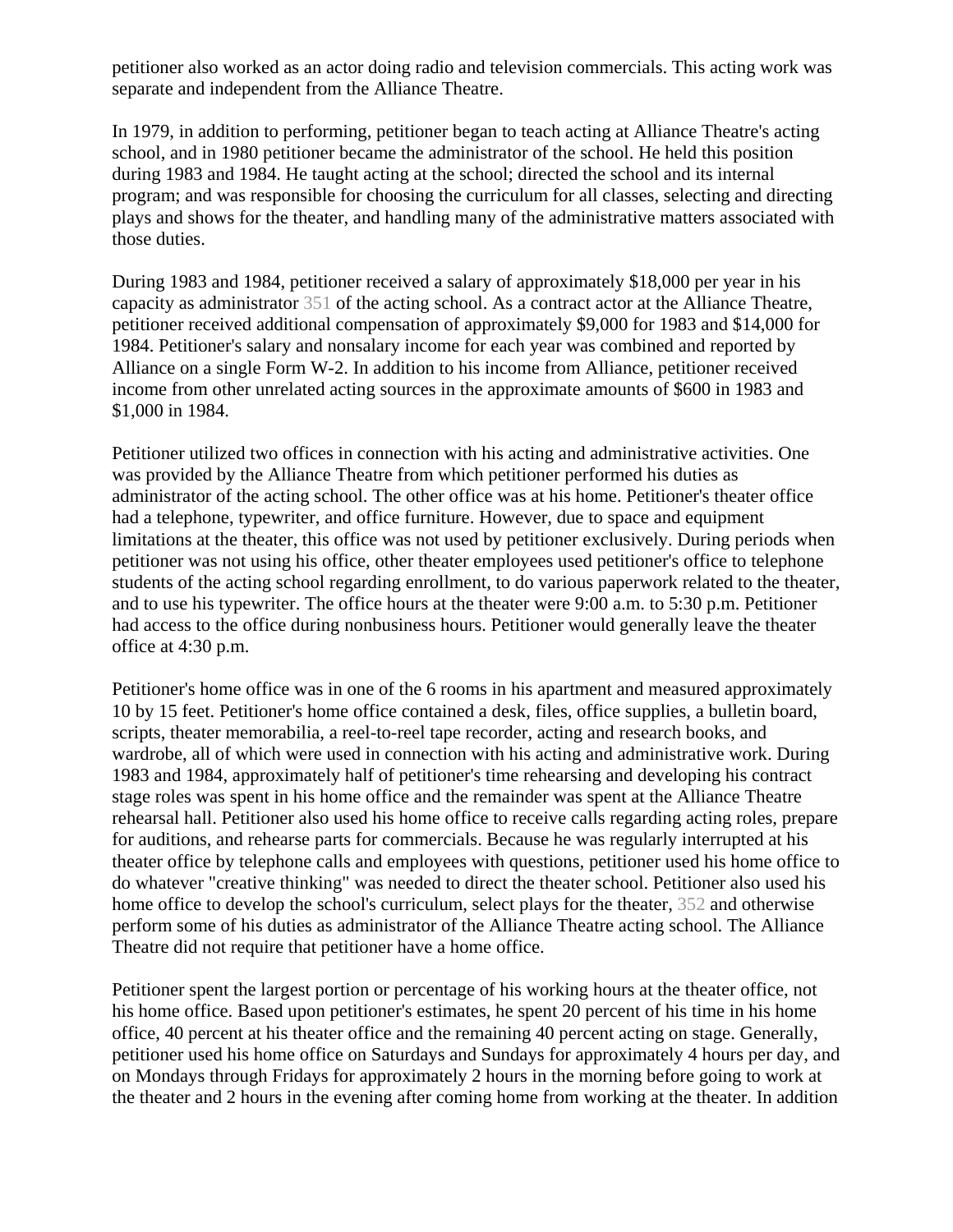to working on school matters, petitioner would prepare for his own auditions, rehearsals, and performances during these periods. The home office was used exclusively by petitioner for purposes related to his employment as an actor and administrator of the acting school.

Petitioners, on their 1983 and 1984 income tax returns, claimed deductions in the respective amounts of \$1,018 and \$1,024 for what they identified as "workshop/storage" expenses. These expenses related to petitioner's home office and represented one-sixth of petitioners' rental expenses for their apartment. Petitioners also claimed \$2,209 in automobile expenses for 1983 and \$2,019 for 1984.

Respondent disallowed the claimed home office deductions because petitioners "failed to establish that the office was used exclusively on a regular basis as [petitioner's] principal place of business and that as an employee, [he] maintained this office for the convenience of [his] employer," as required under section  $280A(c)(1)(A)$ . Respondent also disallowed \$1,563 and \$1,571 of petitioners' claimed automobile expense deductions for 1983 and 1984, respectively. Respondent explained that "it has not been established that any amounts more than \$646 in 1983 and \$448 in 1984 were for an ordinary and necessary business expense, or were expended for the purpose designated."

## **OPINION**

The first issue we must consider is whether petitioners are entitled to home office deductions of \$1,018 and \$1,024 353 for 1983 and 1984, respectively. If we decide this issue in favor of petitioners, we must then consider whether petitioners are entitled to deductions for automobile expenses in excess of those allowed by respondent. Petitioners have conceded that their entitlement to additional automobile expense deductions is dependent upon a favorable decision on the section 280A issue.

Section 280A, in general, provides that no deduction is allowed with respect to the business use of a taxpayer's personal residence:

Except as otherwise provided in this section, in the case of a taxpayer who is an individual or an S corporation, no deduction otherwise allowable under this chapter shall be allowed with respect to the use of a dwelling unit which is used by the taxpayer during the taxable year as a residence.

See also Baie v. Commissioner, 74 T.C. 105, 108 (1980). Section 280A(c) contains some limited and specific exceptions to this general rule which are, in pertinent part, as follows:

## SEC. 280A(c) EXCEPTIONS FOR CERTAIN BUSINESS OR RENTAL USE; LIMITATION ON DEDUCTIONS FOR SUCH USE. —

- (1) CERTAIN BUSINESS USE. Subsection (a) shall not apply to any item to the extent such item is allocable to a portion of the dwelling unit which is exclusively used on a regular basis —
	- (A) [as] the principal place of business for any trade or business of the taxpayer,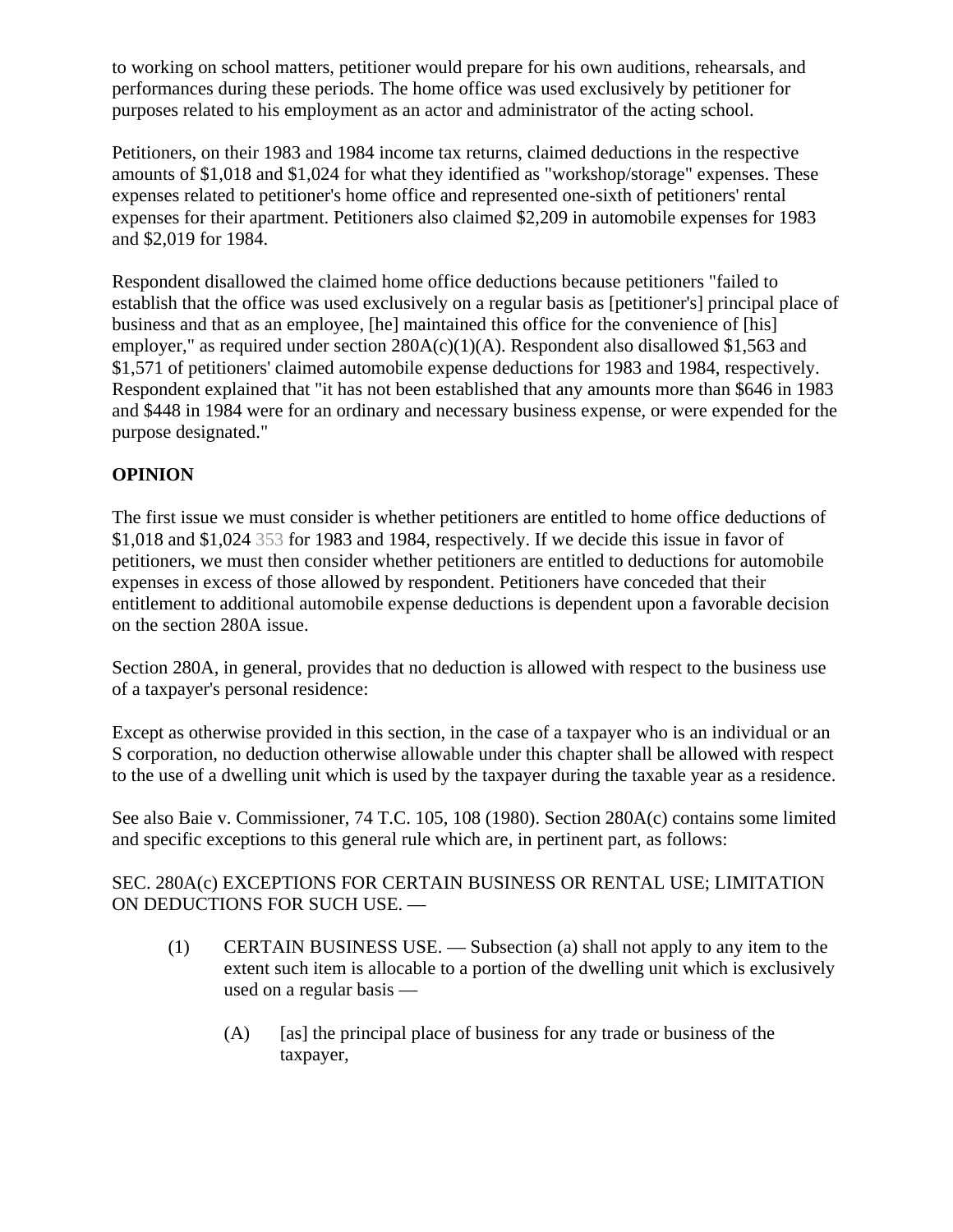- (B) as a place of business which is used by patients, clients, or customers in meeting or dealing with the taxpayer in the normal course of his trade or business, or
- (C) in the case of a separate structure which is not attached to the dwelling unit, in connection with the taxpayer's trade or business.

In the case of an employee, the preceding sentence shall apply only if the exclusive use referred to in the preceding sentence is for the convenience of his employer.

Therefore, for a deduction to be allowed under section  $280A(c)(1)$ , the provision petitioners rely upon, the taxpayer must establish that a portion of his dwelling unit is (1) exclusively used, (2) on a regular basis, (3) for the purposes enumerated in subparagraphs (A), (B), or (C) of section  $280A(c)(1)$ , and (4) if the taxpayer is an employee, the office 354 is maintained for the convenience of the employer.[2] In the present case, the parties disagree on whether petitioner satisfied any of these four requirements. We first consider whether petitioner's use of his home office satisfies the exclusivity requirement. We will address the remaining requirements of section  $280A(c)(1)$  as is necessary.

The parties agree that petitioner regularly used his home office in connection with two separate and independent business activities during 1983 and 1984. Petitioner was both an independent contract actor and a salaried employee of the Alliance Theatre, responsible for administering its acting school.

Because petitioner used his home office for two business uses, this case presents a unique question: When a taxpayer uses one home office for two separate and distinct business activities, whether both business uses must be of the types described in section  $280A(c)(1)$  in order to satisfy the exclusive use requirement of that section. This is a fundamental question and one of first impression.

In resolving this issue we are assisted by the legislative history of section 280A. Section 280A was added to the Internal Revenue Code by the Tax Reform Act of 1976[3] to provide "definitive rules relating to deductions for expenses attributable to the business use of homes." S. Rept. 94-1236 (1976), 1976-3 C.B. (Vol. 3) 807, 839. Congress was responding to cases (particularly those decided by this Court) in which a more liberal standard than that applied by the Internal Revenue Service for the deduction of home office expenses was held to be appropriate. Under these decisions, expenses connected to a home office were held deductible on the grounds that the maintenance of such office was "appropriate and helpful" to the taxpayer's business under the circumstances. See Bodzin v. Commissioner, 60 T.C. 820 (1973), revd. 509 F.2d 679 (4th Cir. 1975); Newi v. Commissioner, T.C. Memo. 1969-131, affd. 432 F.2d 998 (2d Cir. 1970); Gill v. Commissioner, T.C. Memo. 1975-3. As reflected in the Senate Report, Congress was concerned that 355 under this "appropriate and helpful" standard, expenses which were otherwise personal in nature would be allowed as business deductions:

In many cases the application of the appropriate and helpful test would appear to result in treating personal living, and family expenses which are directly attributable to the home (and therefore not deductible) as ordinary and necessary business expenses, even though those expenses did not result in additional or incremental costs incurred as a result of the business use of the home. Thus, expenses otherwise considered nondeductible personal, living, and family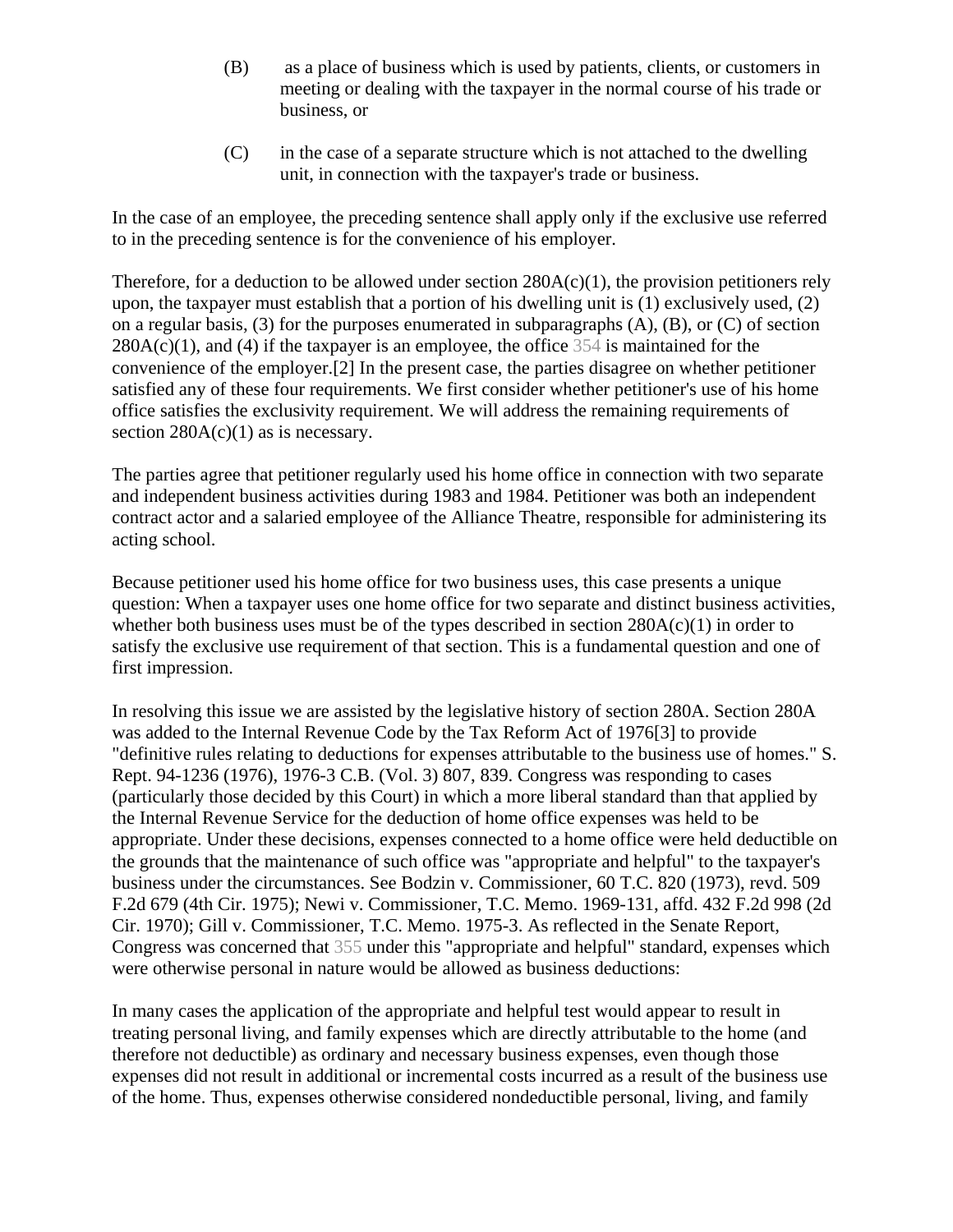expenses might be converted into deductible business expenses simply because, under the facts of the particular case, it was appropriate and helpful to perform some portion of the taxpayer's business in his personal residence. \* \* \* [S. Rept. 94-938 (1976), 1976-3 C.B. (Vol. 3) 49, 185.]

Section 280A, therefore, was enacted to preclude the deduction of expenses attributable to the business use of a home office except under certain limited conditions, which are provided in section 280A(c).[4] Congress intended that only expenses which were clearly ordinary and necessary business expenses would be deductible.

Congress, in 1981, amended section  $280A(c)[5]$  to liberalize the home office rules, particularly as they were being interpreted by the Internal Revenue Service, to permit a business expense deduction for taxpayers having more than one trade or business. Prior to the amendment, the Internal Revenue Service allowed home office deductions only if the taxpayer was using his residence as the principal place of business of his main business activity. See Senate discussion on H.R. 5159 (The Black Lung Benefits Revenue Act of 1981), 97th Cong., 1st Sess., 127 Cong. Rec. 31966, 31968 (1981) (statement of Sen. Dole). By adding the words "for any trade or business of the taxpayer" to the end of subparagraph (A) of section 280A(c)(1), Congress made it "clear that a taxpayer can have a principal place of business for each separate trade or business of the taxpayer and if the regular and exclusive use tests are met, can deduct the expenses attributable to using his residence as the principal place of business for one or more such 356 businesses." (Emphasis added.) See Staff of the J. Comm. on Taxation, Summary of H.R. 5159, The Black Lung Benefits Revenue Act of 1981, 97th Cong., 1st Sess., at 11 (J. Comm. Print 1981).

In light of the above statutory framework and legislative history, we conclude that expenses attributable to the use of a home office in conducting two or more separate business activities may be deductible. Section 280A was not intended to compel a taxpayer to physically segregate his different business activities when it would otherwise be unnecessary, cf. Soliman v. Commissioner, 94 T.C. 20 (1990), or to discourage an industrious individual from conducting more than one business activity out of his home. See Senate discussion H.R. 5159, supra, 127 Cong. Rec. at 31968. Therefore, the exclusive use requirement of section 280A(c)(1) does not demand that a home office be used exclusively in connection with only one business or only one of the types of uses enumerated in subparagraphs (A), (B), and (C). Thus, the fact that petitioner used his home office in conducting two business activities does not, in and of itself, violate the exclusive use requirement or destroy the applicability of section  $280A(c)(1)$ .

We also conclude, however, that when a taxpayer utilizes one home office in conducting numerous business activities, each and every business use must be of the type(s) described in section 280A(c)(1). Otherwise, the exclusive use requirement of that section will not be satisfied and the general nondeductibility provision of section 280A(a) will apply. Therefore, if only one of a number of uses qualifies under subparagraph  $(A)$ ,  $(B)$ , or  $(C)$  of section 280A(c)(1), the expenses attributable to the business use of a home office will not be allowable as deductions even if the other uses are business related.[6] For example, if the taxpayer uses his home office in conducting two business activities, one which qualifies under section  $280A(c)(1)(A)$ , (B), or (C) and one which does not, the expenses attributable to the business use of the home office are not allowable as deductions. The taxpayer in this situation does not use the home office 357 exclusively for one or more of the purposes described in section 280A(c)(1) and the expenses are not deductible to any extent. For purposes of sec.  $280A(c)(1)$ , where a home office is put to both qualified and nonqualified uses, we are precluded from allocating expenses between those uses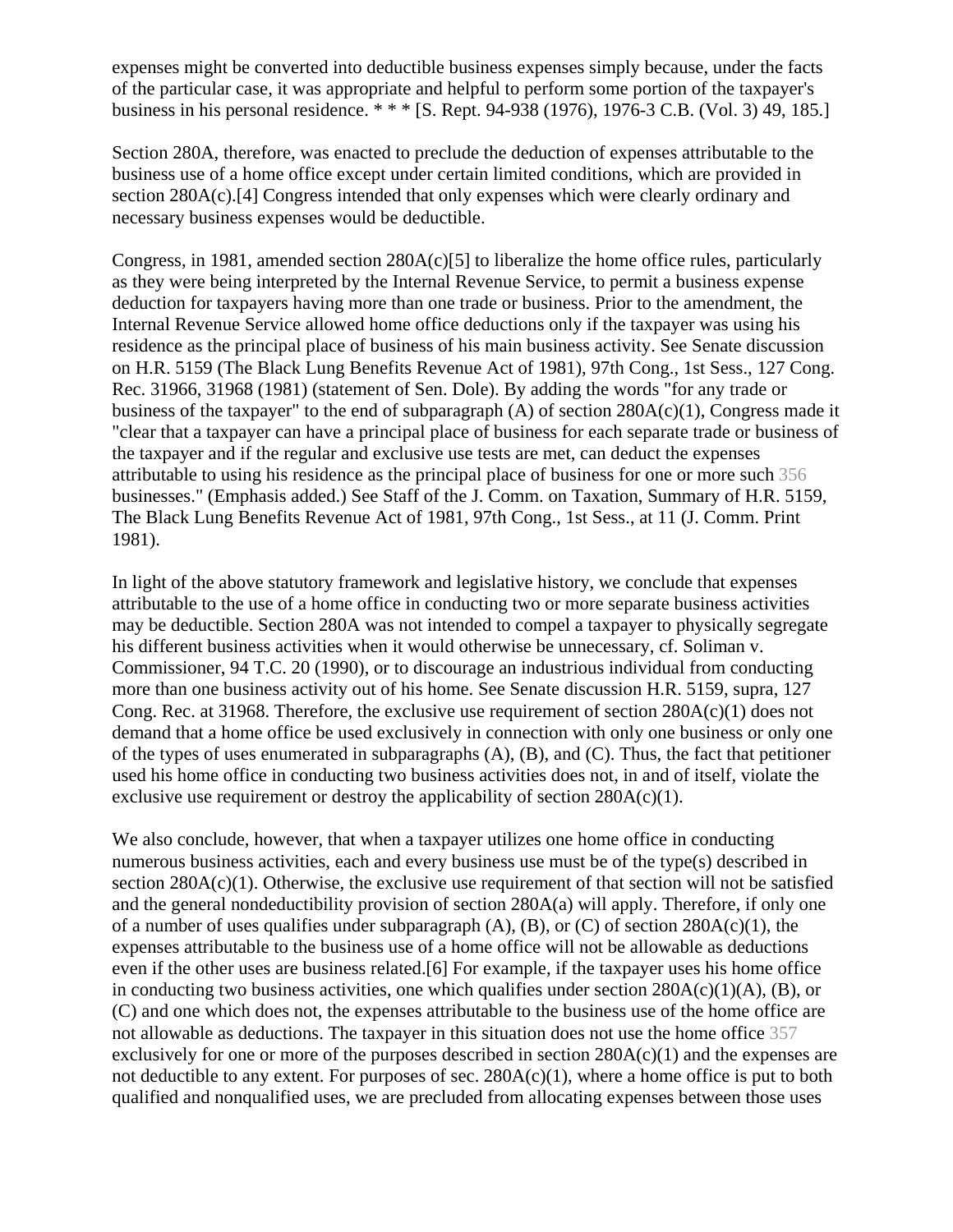for purposes of their deductibility. The exclusive use requirement of sec.  $280A(c)(1)$  is an all-ornothing standard which was specifically imposed by Congress to put an end to any previous rules containing allocation methods. S. Rept. 94-938 (1976), 1976-3 C.B. (Vol. 3) 49, 184-186. Compare sec. 280A(c)(4)(C) where an allocation formula is specifically provided for purposes of sec.  $280A(c)(4)(A)$  (when a portion of the taxpayer's residence is used in providing day-care services).

In enacting section 280A, Congress intended to preclude expenses "otherwise considered nondeductible personal, living, and family expenses" from being "converted into deductible business expenses" merely because they have some connection to a business activity. S. Rept. 94-938 (1976), 1976-3 C.B. (Vol. 3) 49, 185. There was congressional concern that taxpayers who experienced minor incremental expenses could claim deductions, and that some could deduct personal expenses under the guise of business use of the home. Green v. Commissioner, 707 F.2d 404, 407 (9th Cir. 1983), revg. 78 T.C. 428 (1982).[7] Accordingly, a use that fails to qualify under section 280A(c) is to be treated as personal in nature for purposes of deducting any related expenses. This would be the case irrespective of whether the use has some relation to the taxpayer's business activity. Therefore, unless the taxpayer can satisfy each and every requirement enumerated in section  $280A(c)(1)$ , no deduction allocable to the business use of a home shall be allowed. One of those requirements is that the home office be used exclusively for the types of business purposes described in paragraph (1) of subsection (c). Therefore, we hold that where the taxpayer regularly uses his home office in connection with more than one business or activity, section  $280A(c)(1)$  may apply, provided that each business use is of the type enumerated in section  $280A(c)(1)$  and the home 358 office is so used exclusively. Accordingly, petitioners here must establish that each business use of their home office qualifies under section  $280A(c)(1)$ .

In the present case, petitioner used his home office in connection with his acting business and his employment with the Alliance Theatre as administrator of its acting school. We first address whether petitioner's use of his home office as administrator of the acting school satisfies section  $280A(c)(1)$ . If it does not, petitioner cannot satisfy the exclusive use requirement of section  $280A(c)(1)$  under our above analysis. Our consideration of this issue would, therefore, be completed. The general nondeductibility rule of section 280A(a) would govern, the exception provided in section 280A(c)(1) being inapplicable.

Petitioner argues that, as administrator, he satisfies section  $280A(c)(1)(A)$  because his home office was his "principal place of business" and his use of the home office for that purpose was "for the convenience of his employer." Respondent argues to the contrary. We agree with respondent.

In the case of an employee, section  $280A(c)(1)$  will apply only if the home office is used "for the convenience of his employer." Sec.  $280A(c)(1)$ . Neither the statute nor the proposed regulations provide us with any guidance as to when an office will be considered used for the convenience of the employer. See sec.  $1.280A-2(g)(2)$ , Proposed Income Tax Regs., 45 Fed. Reg. 52399 (Aug. 7, 1980). Such use, however, has been found where the employee must maintain the office as a condition of his employment, Green v. Commissioner, 78 T.C. 428, 430 (1982), revd. on other grounds 707 F.2d 404 (9th Cir. 1983), or when the home office was necessary for the functioning of the employer's business, or necessary to allow the employee to perform his duties properly. See Frankel v. Commissioner, 82 T.C. 318, 325-326 (1984); Drucker v. Commissioner, 715 F.2d 67, 70 (2d Cir. 1983), revg. 79 T.C. 605 (1982). However, the home office cannot be "purely a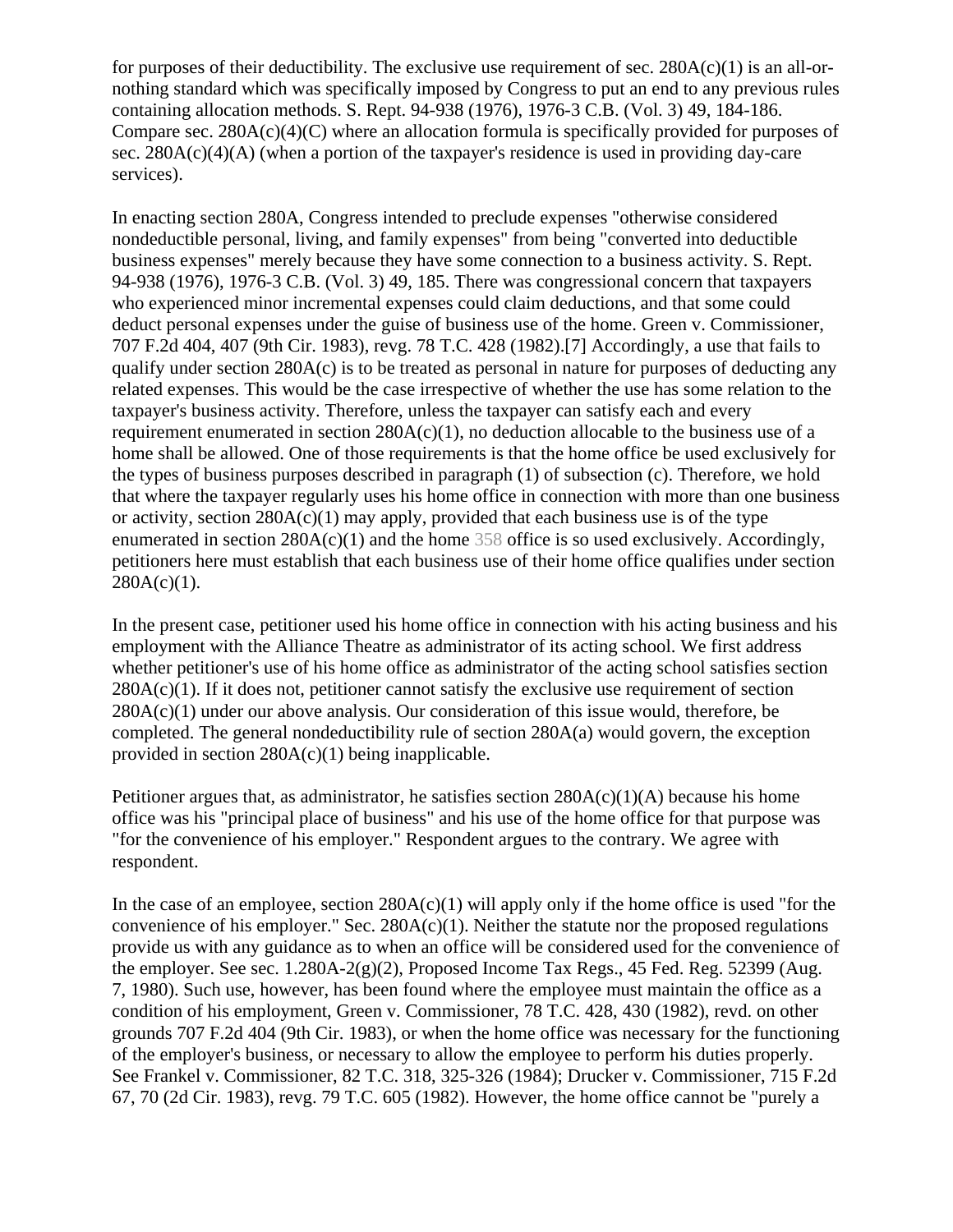matter of personal convenience, comfort, or economy" with respect to the employee. See Sharon v. Commissioner, 66 T.C. 515, 523 (1976), affd. 591 F.2d 1273 (9th Cir. 1978).

359 The record in this case does not support petitioners' contention that the home office was used for the convenience of the Alliance Theatre acting school. It is apparent from the facts in this case that petitioner's Alliance Theatre home office use was for his own convenience, comfort, or economy. His employer did not require or expect him to do any of his work at his home. To the contrary, petitioner's employer provided him with a suitable office which was accessible to petitioner at all times, including during nonbusiness hours, the same hours petitioner used his home office. See Drucker v. Commissioner, supra at 70. In addition, petitioners presented no evidence that in 1983 and 1984, petitioner's employer had any knowledge of the existence of the home office or that it was being used by petitioner in doing school related work. The fact that other theater employees regularly used petitioner's theater office does not improve his position because his office was used by others only when he was out. Many people engaged in businesses and professions may find it helpful to take work home with them, but that does not automatically establish that the home office is maintained for the convenience of their employer.

Accordingly, we find that petitioner's use of his home office in connection with his employment as administrator of the acting school was not for the convenience of the Alliance Theatre, but is instead to be treated as a personal use. Consequently, petitioner's use of his home office does not comply with section 280A(c)(1). Thus, petitioner has not satisfied the exclusivity requirement of section 280A(c)(1), and, pursuant to section 280A(a), petitioner's home office deductions are not allowed except as provided in section 280A(b). It is clear from the wording of the statute and legislative history that this restrictive approach was intended and is not for us to alter.

The final issue we must decide is whether petitioners are entitled to deductions for automobile expenses in excess of those allowed by respondent. Pursuant to petitioners' concession, we find that, because the automobile expenses were incurred in commuting to and from a home office which does not qualify under section  $280A(c)(1)$ , the automobile expenses are not deductible.

360 To reflect the foregoing and concessions of the parties,

Decision will be entered under Rule 155.

[1] All section references are to the Internal Revenue Code in effect for the years at issue. All Rule references are to this Court's Rules of Practice and Procedure.

[2] Sec. 280A(c)(5) contains the further limitation that any deductions must be limited, for the years at issue here, to the excess of gross income derived from such use for the taxable year over those deductions allocable to such use, such as mortgage interest, which are permitted without regard to the business use concerned.

[3] Pub. L. 94-455, 90 Stat. 1520.

[4] Sec. 280A(b) provides an additional exception for deductions allowable without regard to their connection with the taxpayer's trade or business such as taxes, interest, and casualty losses.

[5] Black Lung Benefits Revenue Act of 1981, Pub. L. 97-119, 95 Stat. 1635.